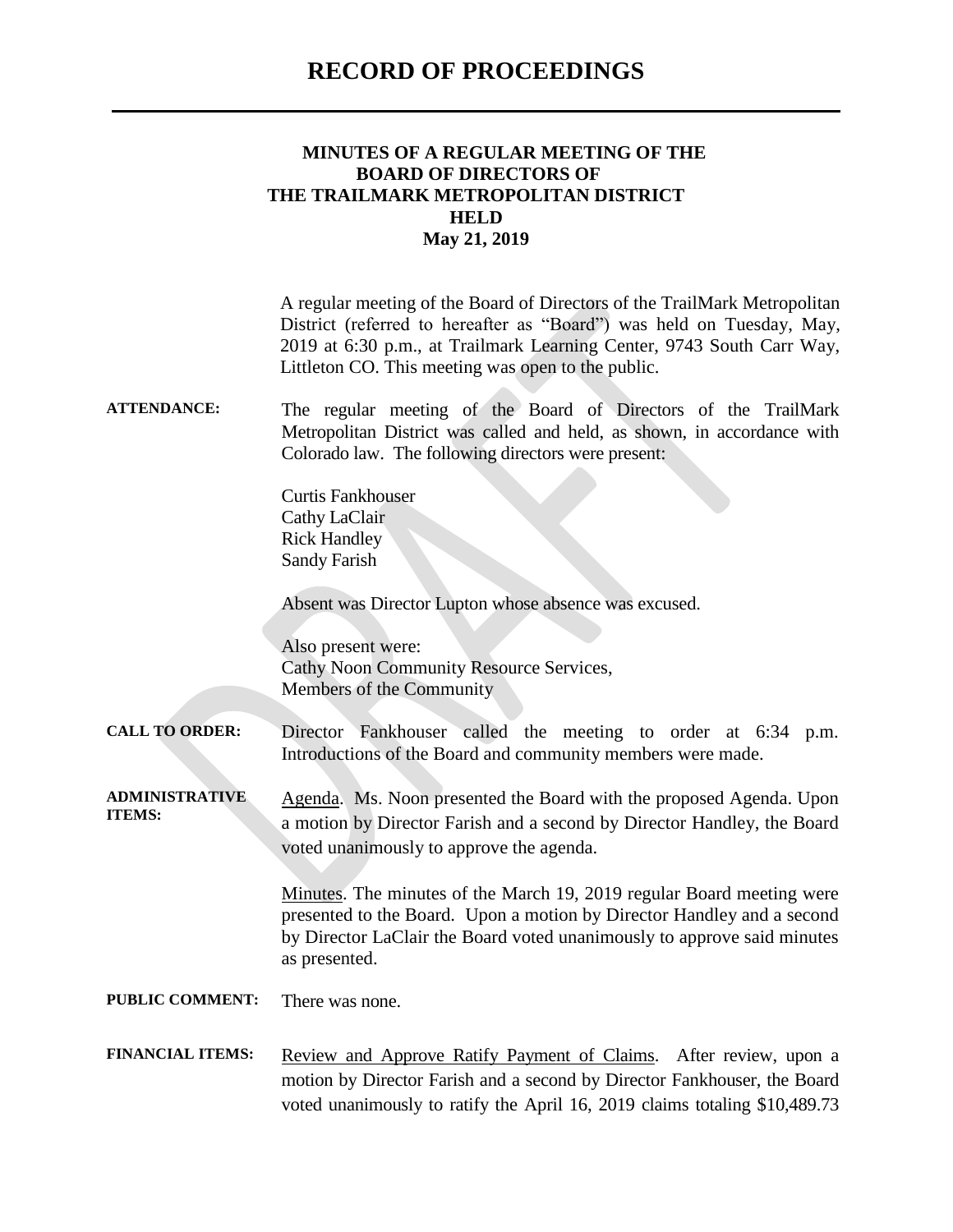## **RECORD OF PROCEEDINGS**

and approve the current May 21, 2019 claims of \$3449.57 as presented.

Review Cash Position. Ms. Noon reviewed the cash position with the Board for the period ending April 30, 2019 and adjusted as of May 15, 2019. After review, upon a motion by Director Farish and a second by Director Handley the Board accepted the cash position as presented.

Financial Statements. Ms. Noon reviewed the financial statements dated April 30, 2019. After review, upon a motion by Director Farish and a second by Director Handley the Board accepted the financial statements as presented.

**MAINTENANCE AND OPERATIONAL**  Pond Maintenance- Visits Three site visits were completed since the March Board meeting (3/19- 5/17/19 period). All four ponds were observed for aquatic growth and treatment needs on 4/16, 4/26, and 5/14/19. The 2019 growing season has gotten off to a late start because of the almost weekly rain/snow storm events along the Front Range. Thus water temperatures have been slightly cooler than normal which has delayed algae and aquatic weed growth in all of the ponds. The water has been very clear in FR #1 with visibility to the bottom and minimal aquatic growth. FR #2 has also had very clear water although algae mats has been growing along the shoreline since the 4/16/19 visit with one algae treatment needed on 5/14/19. The prescribed systemic treatment program (for duckweed) was also started on FR #2 with monthly applications on 4/16 and 5/14/19. Algae mats were treated on 5/14/19 on Pond G.

Aeration

**ITEMS**

FR #1- The aeration system was turned on for the summer season on 3/25/19 by Director Fankhouser after being turned off for the 2018-19 winter.

Update on Outlet Cleaning for Fairview Res. # 1 and Pond G: Director Fankhouser updated the Board on Director Lupton's work on the outlets. FR#1 has already filled so the outlet cleaning will be postponed until winter. Pond G: Director Lupton worked with the City of Littleton and the Denver Botanic Gardens at Chatfield on the need to reduce the water level in Pond G. The outlet gate has been locked in the closed position for years so the pond acted as a retention pond (as designed). Director Lupton unlocked the gate and tried to open it to let water release. Unfortunately the silt build-up is so high the gate can't fully open. The overflow area is also full of silt but Director Lupton managed to shovel some silt to get the water flowing. However, the water level is still rising due to the spring runoff and rain. More extensive silt removal will be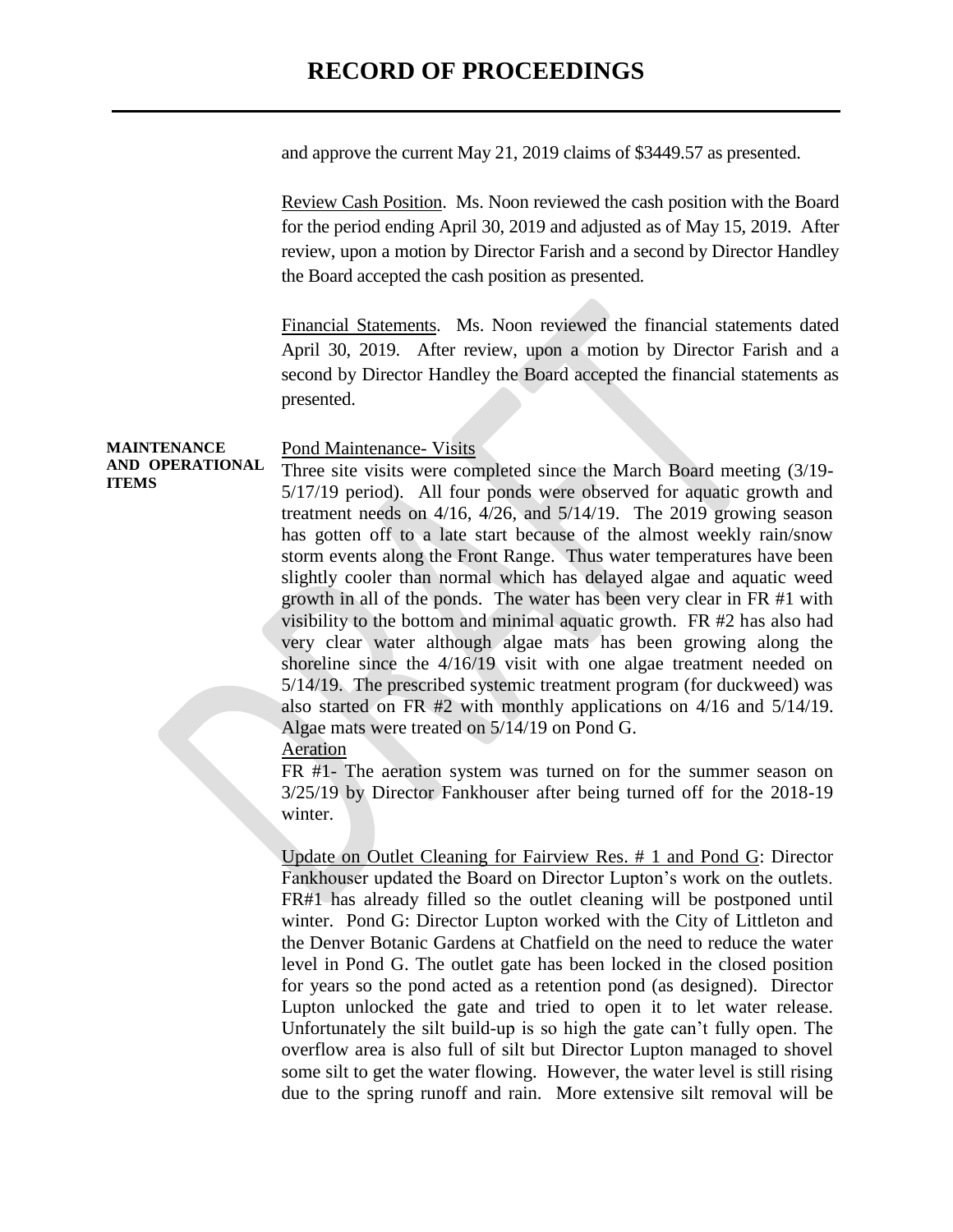done in the fall/winter (depending on water levels) along with the Fairview Reservoir #1 outlet cleaning.

**BOARD MEMBER ITEMS:** Update on 2019 Privacy Fence Replacement Project: Director Fankhouser reported that the Fence Replacement project is progressing well with the expected completion date to be June 3, 2019. Ned O'Rourke with Split Rail has been in contact with Director Fankhouser and responsive to resident concerns as they are reported. A new crew was put on the project and has been very efficient. Remaining areas to be completed are 1) Lift station at Danzig; 2) Commercial area fencing on Carr; and 3) Troubleshooting. Ms. Noon will publish the Notice of Completion and Final Payment according to state statute and issue the final payment upon direction of Director Fankhouser and Director Lupton.

#### **LEGAL ITEMS:** None

**ADJOURNMENT:** There being no further business to come before the Board, upon motion duly made by Director LaClair, seconded by Director Handley, and passed unanimously, the meeting was adjourned at 7:25p.m.

 $\overline{\phantom{a}}$  , where  $\overline{\phantom{a}}$  , where  $\overline{\phantom{a}}$  , where  $\overline{\phantom{a}}$  , where  $\overline{\phantom{a}}$ 

\_\_\_\_\_\_\_\_\_\_\_\_\_\_\_\_\_\_\_\_\_\_\_\_\_\_\_\_\_\_\_\_\_\_\_

\_\_\_\_\_\_\_\_\_\_\_\_\_\_\_\_\_\_\_\_\_\_\_\_\_\_\_\_\_\_\_\_\_\_\_\_

\_\_\_\_\_\_\_\_\_\_\_\_\_\_\_\_\_\_\_\_\_\_\_\_\_\_\_\_\_\_\_\_\_\_

\_\_\_\_\_\_\_\_\_\_\_\_\_\_\_\_\_\_\_\_\_\_\_\_\_\_\_\_\_\_\_\_\_\_\_

Respectfully submitted,

Secretary for the Meeting

THESE MINUTES ARE APPROVED AS THE OFFICIAL May 21, 2019 MINUTES OF THE TRAILMARK METROPOLITAN DISTRICT BY THE BOARD OF DIRECTORS SIGNING BELOW:

Curtis Fankhouser

Wayne Lupton

Sandy Farish

Catherine LaClair